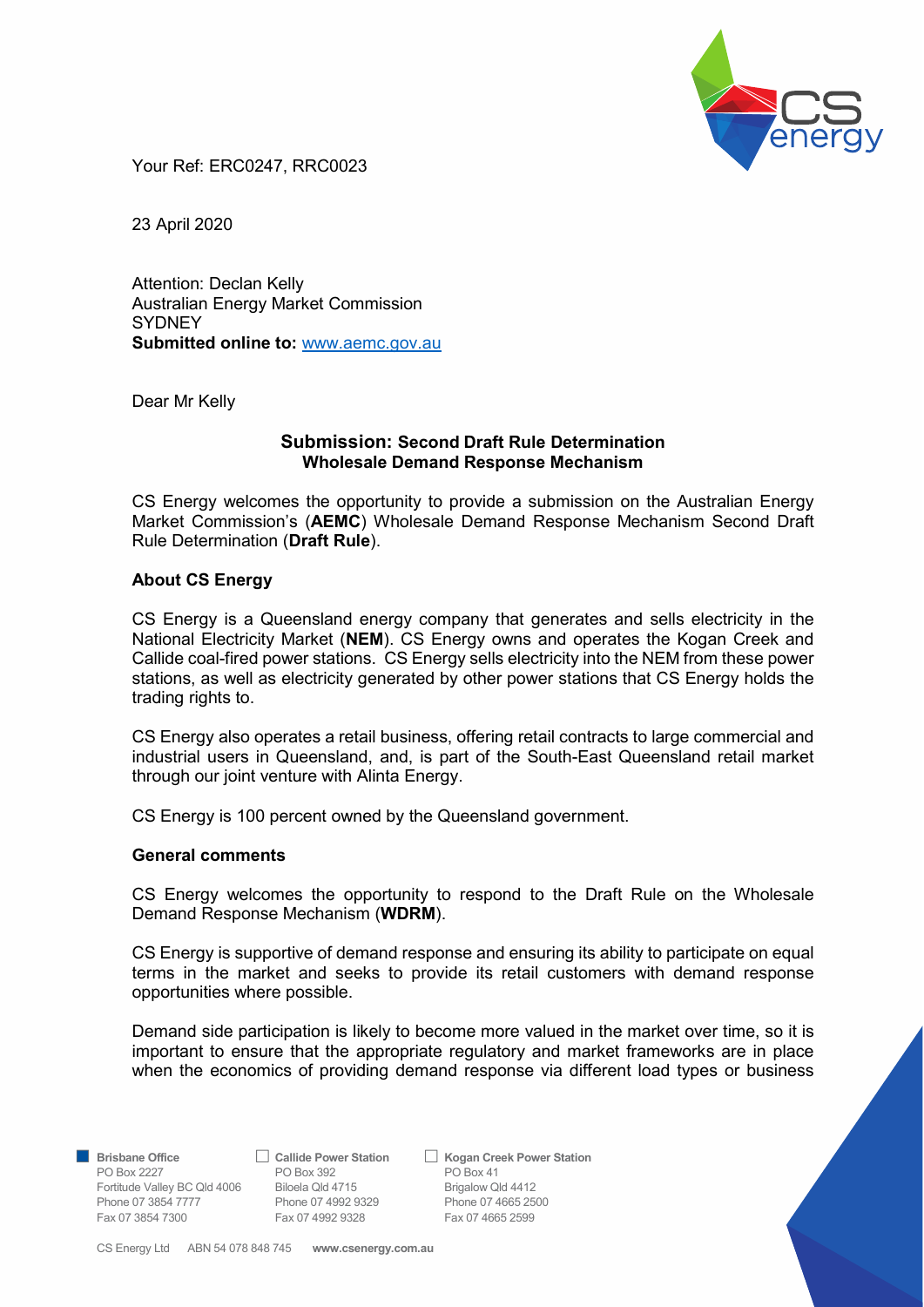models are favourable. CS Energy does not consider the Draft Rule to be reflective of this as it:

- Does not demonstrate the need for the mechanism and the anticipated benefits, nor does it evaluate these against the overall cost of the scheme, irrespective of this cost having reduced;
- Does not appropriately allocate risk with other market participants shouldering the costs and risks while the Demand Response Service Providers (DRSPs) are not obliged to provide any collateral. This is particularly true of the requirement on retailers to have qualifying contracts against a customer's baseline consumption to meet their Retailer Reliability Obligation; and
- Does not efficiently achieve the removal of barriers, instead focuses on shifting the current "passive" demand response that, as highlighted in the determination, already exists in the market where economic to do so, to be more directly visible to the system operator and the market. This objective of visibility could be achieved through a much more efficient mechanism.

CS Energy is disappointed that participant feedback on the implementation timeframes has been ignored, with the timelines brought forward with the cited reason that the mechanism is now simpler for AEMO to implement. The energy market is undergoing considerable change and implementing the WDRM earlier will misalign with the typical retail contract terms and will serve only to increase consumer costs overall for little demonstrable benefit.

The latest developments with COVID 19 have further stretched resources across the industry, which will impact on the ability of participants to implement the WDRM. COVID 19 impacts are not limited to the implementation of the WDRM, and the market bodies are considering deferring a suite of projects, including the industry implementation of fiveminute settlement, a core reform in incentivising wholesale demand response. Additionally, the anticipated fall in energy demand will have short-term effects on the market and will likely quell any economical demand response opportunities. As such, CS Energy recommends that the AEMC do not proceed with the WDRM as proposed, rather absorb it fully into the ongoing work on two-sided markets.

Our detailed comments on the Draft Rule are set out in the Attachment.

Please contact us if you would like to discuss this submission further.

Yours sincerely

Teresa Scott Market Policy Manager

Enquiries: Dr Alison Demaria Market Regulatory Manager Phone 0407 548 627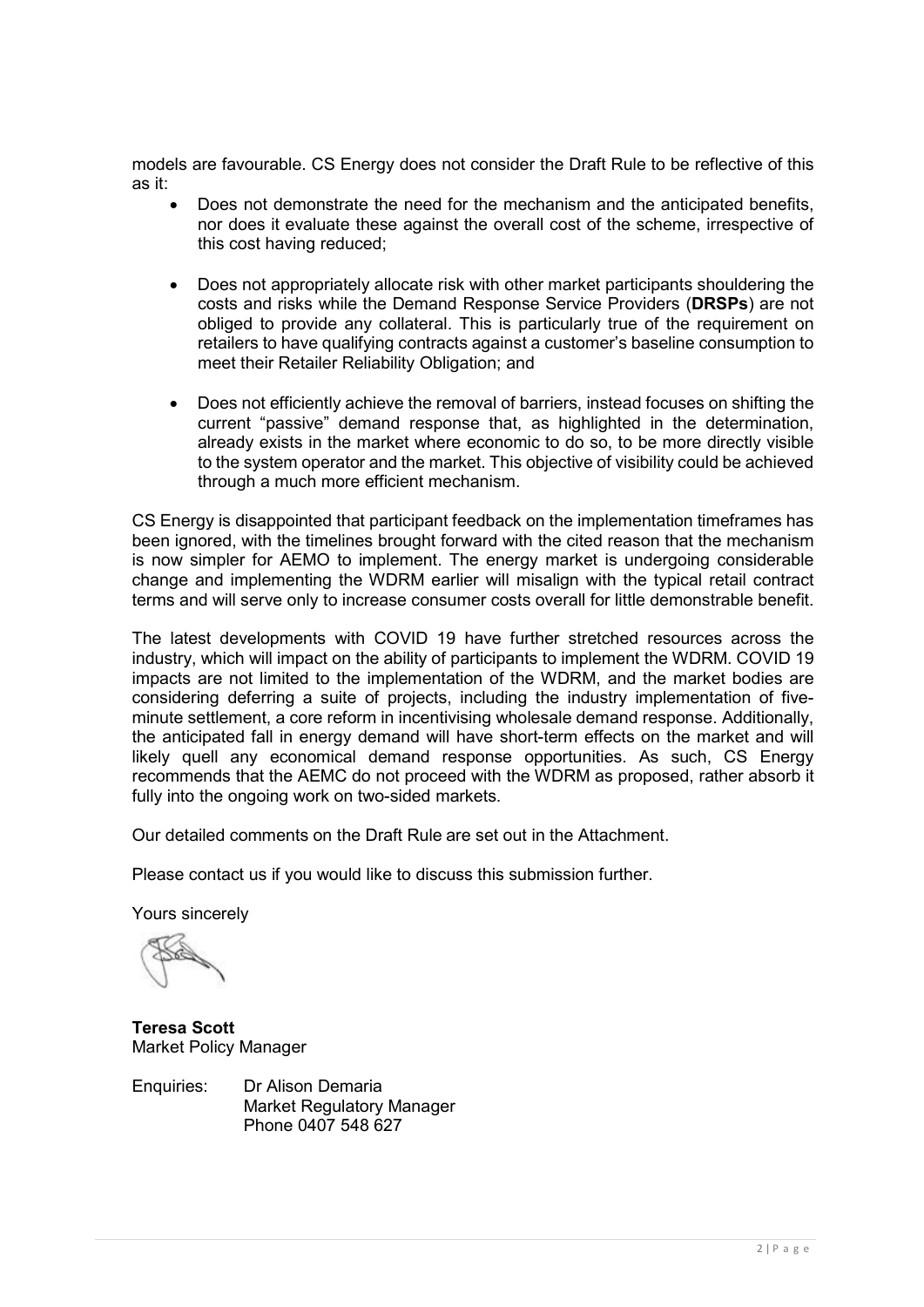# ATTACHMENT

# 1. Proposed Wholesale Demand Response Mechanism

CS Energy considers that demand response can potentially manage reliability and security in a more affordable way than building new peaking generation and network capacity, both of which are capital intensive.

CS Energy retails to large commercial and retail customers and actively markets demand side response to customers. Its experience is that offers for demand response are not aggressively being taken up by customers either due to load inflexibility or the relative economic benefit, however it recognises the role of demand side participation as the energy market evolves<sup>1</sup>.

Facilitating demand response requires the correct market and regulatory frameworks that allow it to participate on equal terms with other participants, technologies and business models. The challenge is to balance the frameworks against the required flexibility for residential, commercial and industrial loads, while achieving the National Electricity Objective (NEO). It is our understanding that this is the underpinning objective of the twosided market work currently underway by the AEMC and AEMO.

The Draft Rule stated that the WDRM was the first step towards the two-sided market under consideration and leverages this context in presenting the benefits of the rule change. However, the publicly available information on the two-sided market work is scant<sup>2</sup>. Without an understanding of, and more importantly consultation on the two-sided market framework, it is difficult to assess the veracity of the WDRM in this context.

CS Energy thus focuses this submission on the standalone efficacy of the rule change and does not consider it to satisfy the assessment principles outlined by the AEMC.

# 2. Efficacy of the WDRM

#### 2.1. Objective

The objective of the WDRM is to incentivise demand response from large customers through the removal of barriers to participation, increasing competition and providing the market with greater transparency. CS Energy's comments on each of these objectives are set out below.

#### (a) Removing barriers to participation

One of the key barriers cited was the inability of a customer to provide demand response with a party other than its retailer. The WDRM provides a means for Demand Response Service Providers (DRSPs) to access the customer without requiring a retail licence or additional metering equipment at the customer's connection.

<sup>-</sup><sup>1</sup> See for example CS Energy, Submission to AEMC Reliability Review, 28 May 2018.

 $^2$  This largely consists of a <u>short paper</u> on how advances in digitisation can facilitate opportunities for demand side participation published by the AEMC in November 2019. CS Energy notes that the ESB released a discussion paper on two-sided markets days prior to this submission, however, the level of detail precludes proper consideration here.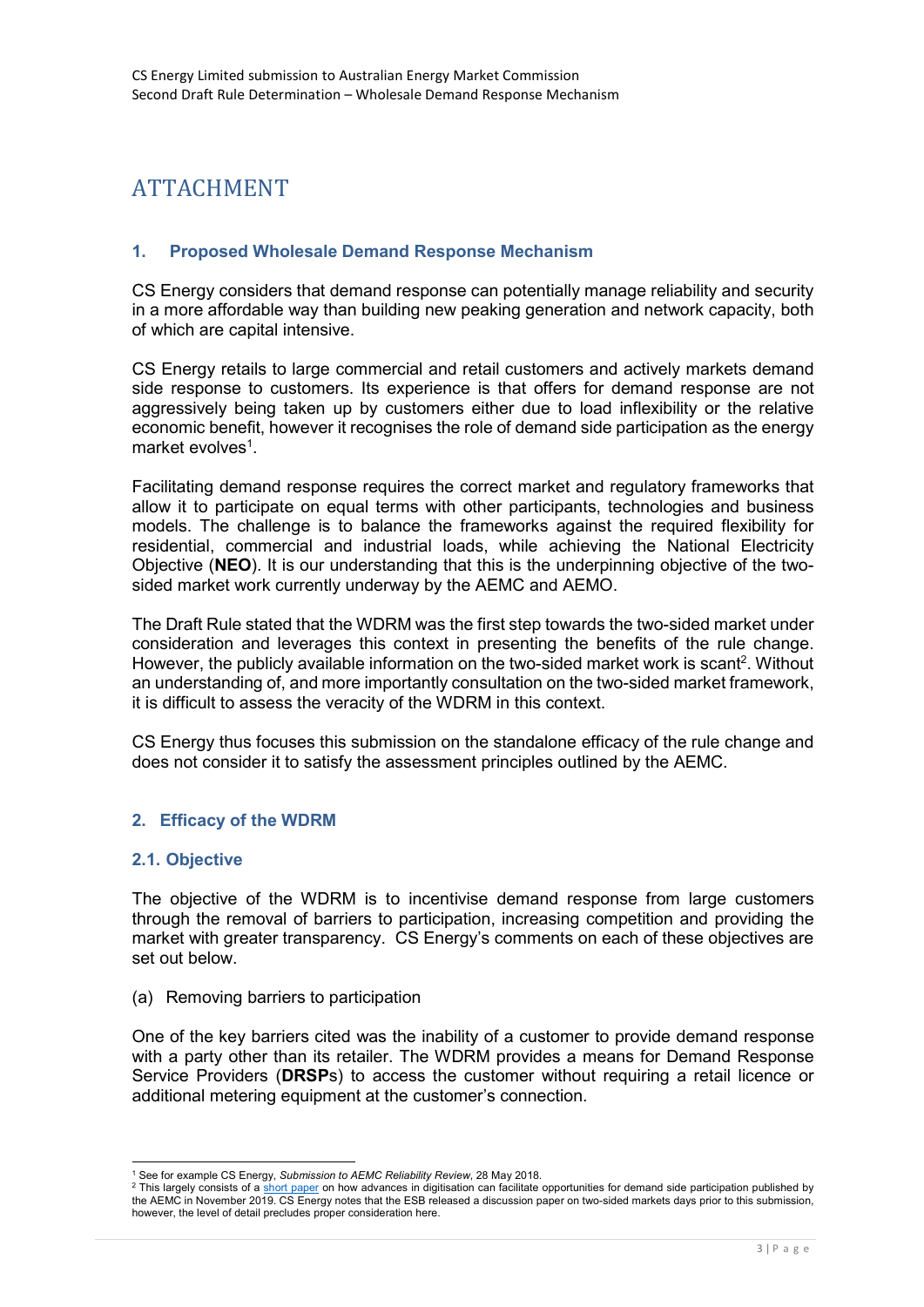This does not effectively remove the barrier however with the Draft Rule restricting the affiliation of each National Metering Identifier (NMI) to one DRSP only. Given that retailers must register as a DRSP to participate in the mechanism, the barrier has been reversed, not removed.

The ability to facilitate multiple trading relationships (MTR) at a NMI has long been recognised as a key barrier to demand side participation. The Draft Rule also acknowledged the role of MTR in two-sided markets and is scheduled to release a report on this by 30 June 2020<sup>3</sup>. The MTR would be a more applicable "first step" to a two-sided market that would deliver more benefits than the WDRM in its current form as it would more efficiently address the identified barrier and would be applicable across all customer classes.

(b) Promoting competition and consumer choice

On the surface the WDRM increases competition and consumer choice but it is unclear whether this will be realised. In addition to the restrictions on customer access, the focus of the mechanism on large customers narrows the potential participation both in terms of capability and willingness. Many loads do not have controllable portions that are coincident with peak times, while for others demand response may only be economical as part of a structured contract rather than standalone.

Competition and consumer choice may also be inadvertently compromised by the allowance of a certain level of demand response per region to participate without advanced telemetry. If this is coordinated on a "first in, best served" basis then it would be feasible for a DRSP to effectively crowd out this market segment and re-establish the barriers for other potential DRSPs, thereby limiting consumer choice. The processes and requirements on this aspect needs careful consideration.

(c) Incentivising demand response from large customers

CS Energy believes that by focusing the mechanism on large customers, it is less likely to incentivise demand response additional to what is currently provided in the market, some of which was acknowledged in the Draft Rule.<sup>4</sup> In these cases, retailers can provide greater incentives to customers as they procure demand response not just for the price differential at peak times but to hedge against their portfolios.

In CS Energy's experience the spot price alone has not provided sufficient incentive to date for large customers to participate in demand response. Most demand response through the WDRM in the short-term is likely to be the existing demand response rebadged.

Additionally, CS Energy considers large customers with consumption significantly in excess of the upper consumption threshold will be limited in their ability to participate in demand response as many have spot price exposed loads. In CS Energy's experience, customers with loads of this size typically negotiate quite sophisticated pricing mechanisms, with pricing determined for each trading interval with a proportion of the consumption potentially exposed to spot price (depending upon actual consumption in that trading interval). As stated in the Rule Change, customers who have some form of spot price exposure cannot participate in the WDRM.<sup>5</sup>

CS Energy understands the customer is only prohibited from participating in the WDRM for those trading intervals when the load was exposed to the spot price. Practically, it is not

<sup>-</sup><sup>3</sup> AEMC, Second Draft Rule Determination, p.70

<sup>&</sup>lt;sup>4</sup> Ibid, Section 3.3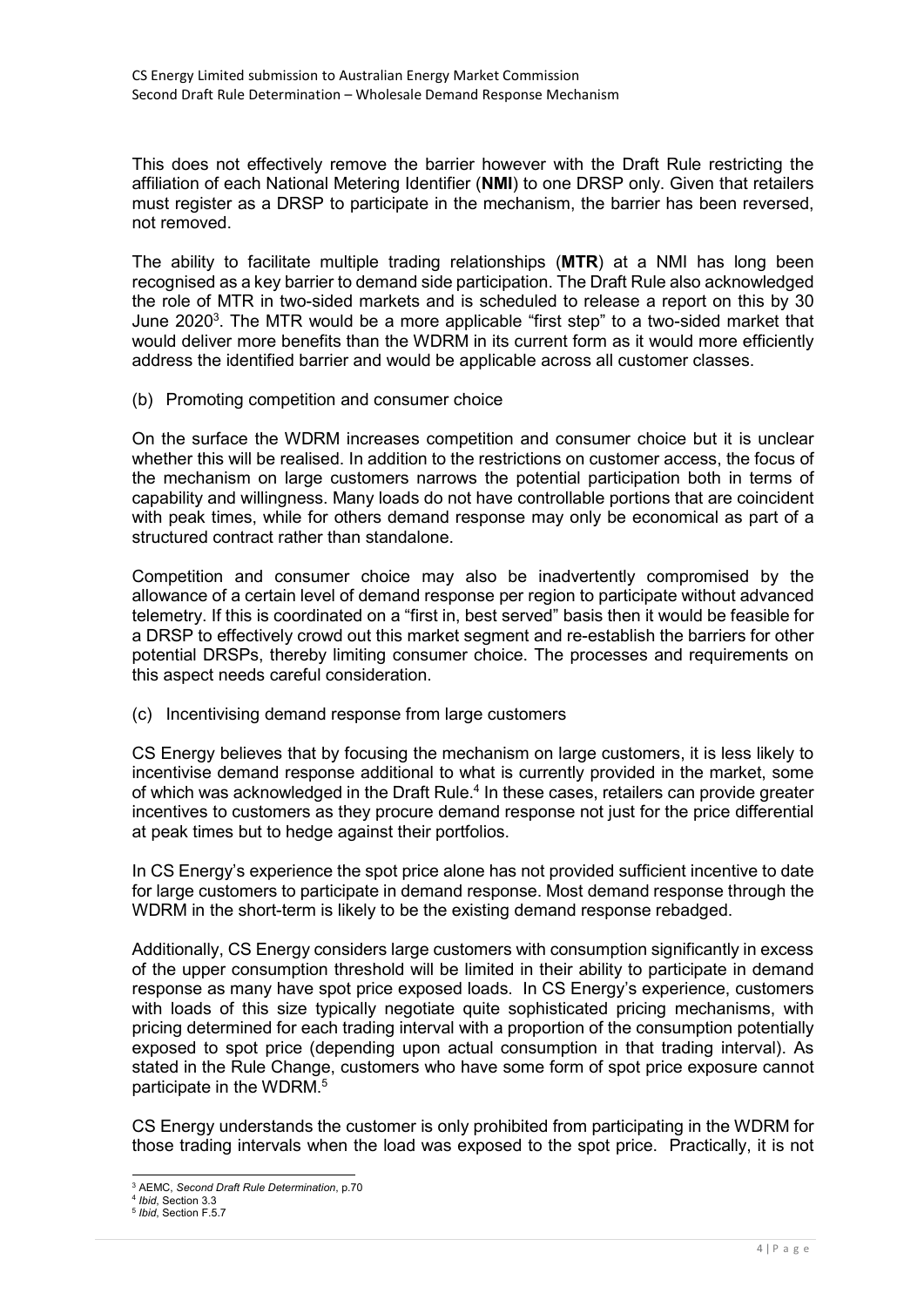clear how either the customer or the DRSP will be able to ascertain with certainty prior to the trading interval that no proportion of the consumption will be exposed to the spot price (unless the pricing mechanism was fixed for that trading interval).

## 2.2. Demonstrated need

While CS Energy is supportive of demand response, the need for the WDRM for large customers is not apparent. Large customers already provide demand response both if they can and if it's economical to do so.

The Draft Rule fails to demonstrate the gap in the current frameworks other than this demand response is "passive", that is, not directly visible to the market. CS Energy acknowledges the benefit that this visibility would have to the market and to AEMO, but if the outcomes of the WDRM are to effectively shift demand response from "behind the retail contract" to "in front of" then more efficient alternatives should be considered.

The second draft determination posits that consumers want to and can participate due to technology advances. CS Energy agrees that increasingly sophisticated technologies can facilitate greater demand side participation but an increase in enabling technologies does not translate to a direct willingness to participate. As echoed by other market participants in their submissions, many larger customers do not wish to participate. All the discussion in the second draft determination on the need is with respect to residential and small business customers which are excluded from this rule change.

### 2.3. Benefits and costs

The benefits of the WDRM are not apparent and even the AEMC repeatedly states in the Draft Rule that it "is unclear how much demand response will occur from the mechanism". The second draft determination has instead focused on reducing the implementation costs to justify the mechanism. While a reduction in implementation costs has been achieved, the flow-on impact of these changes and their associated costs have not been adequately considered. Furthermore, the fact that the implementation costs have been reduced does not stand as a reflection of the overall effectiveness and efficiency of the mechanism, particularly when the benefits are not clear.

The AEMC also argues that the WDRM will provide a valuable testing environment for scheduling demand side participation and the associated systems and processes. It would seem more appropriate to conduct such testing in a funded trial rather than jump to a fullscale implementation within the market that imposes costs without certainty of benefits.

# 2.4. Implementation timeframes

CS Energy is disappointed that implementation of the WDRM has been brought forward to 24 October 2021 despite strong advice from market participants.

Retail contracts are typically a two to three-year term meaning the Draft Rule will not allow time for those contracts to roll off and for new contracts entered into to include appropriate provisions addressing engagement by the customer of a third party DRSP. Without these appropriate provisions prior to the commencement of the WDRM, a retailer is likely to trigger change in law provisions to recover any additional costs it incurs. This is a costly and timeconsuming process which all parties typically would rather avoid.

While the proposed mechanism requires less system changes than its predecessor, the implementation within AEMO's dispatch and settlement systems is still intricate and a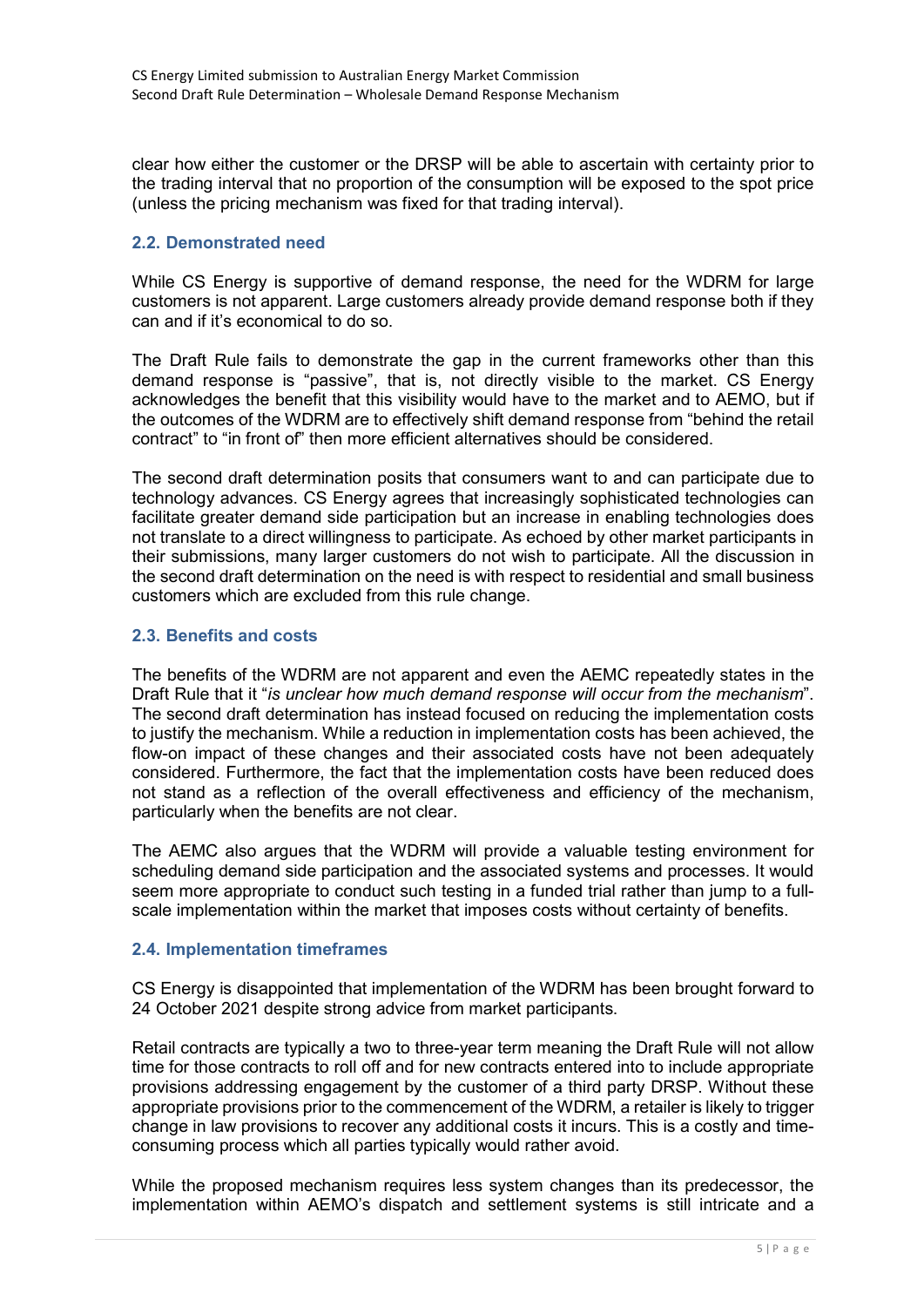shorter implementation risks a budget blowout. Further, while the WDRM does not require changes to retailers' billing systems, CS Energy considers the AEMC has underestimated changes retailers will be required to make to other internal systems and processes. This implementation will also occur against the backdrop of the other regulatory changes underway, specifically five-minute settlement.

It is also unclear how the WDRM may be impacted by the out-of-market reserve mechanism endorsed by the Council of Australian Governments (COAG) Energy Council in March. It is possible that this new mechanism may crowd out potential participants in the WDRM. Demand in the short-term is likely to be impacted by the current pandemic measures and it is not clear how peak demand will be affected both in the immediate-term and as the economy recovers. This invariably dampens the economic case for wholesale demand response in the near-term independent of considerations stemming from a deferral of fiveminute settlement.

Given the WDRM is anticipated to be the first step towards a two-sided market, the current environment suggests that it would be more efficient and effective to absorb the WDRM in the two-sided market work being progressed through the Energy Security Board's 2025 market reform process.

# 3. Alignment with NEO

The proposed WDRM does not contribute to the NEO as per the assessment principles outlined in the Draft Rule. This largely results from the desire to simplify the framework and reduce implementation costs. While some obligations may seem onerous and not appropriate for all participants, they exist to protect the integrity of the market and its participants, and changing these obligations has flow-on effects.

# 3.1. Allocation of risk

Although intending to recognise DRSPs on equal footing with generators in the wholesale market, CS Energy considers the WDRM gives DRSPs preferential treatment through the inappropriate allocation of risk. This manifests through different components of the mechanism including the following.

(a) Retailer Reliability Obligation

Regardless of the amount of demand response its customers may be providing via DRSPs, retailers are still liable to contract against its customers' baseline consumption under the Retailer Reliability Obligation (RRO). Given the RRO is likely to be relevant in the same dispatch intervals as the WDRM, this is a perverse misallocation of risk; DRSPs will be generating revenue while retailers have the onus of compliance.

(b) Prudential requirements

The conscious decision to not impose prudential frameworks on DRSPs is a gross misallocation of risk.<sup>6</sup> If AEMO cannot collateralise DRSPs and they have no assets, there is no incentive for compliance with baselines, particularly if they are on the other side of the baseline. Any negative performance on DRSPs, whether intentional or not, will assign consequences to market participants and ultimately consumers.

<sup>&</sup>lt;u>.</u><br><sup>6</sup> Ibid, p.126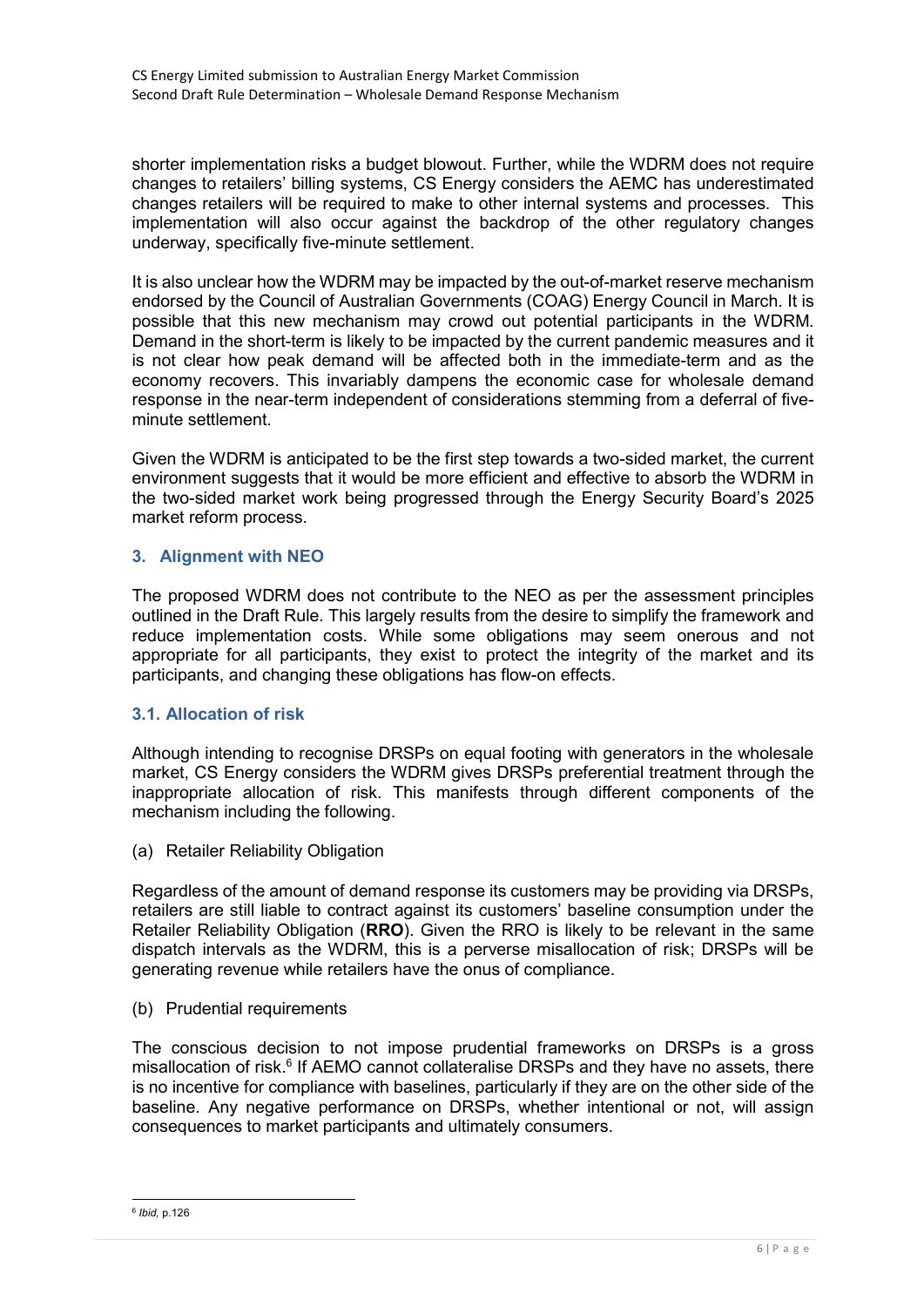(c) Operational obligations and compliance

Requirements on DRSPs have been eased in the second draft determination the main rationale being "to allow existing systems and processes to be used by AEMO"7 thereby reducing implementation costs. The integrity of the rule change should not be compromised by its implementation and these changes should not reallocate risks. For example:

 Frequency Control Ancillary Services (FCAS) Recovery – DRSPs should be bound to the same FCAS recovery as market participants regardless of whether they also chose to provide FCAS. Controllable load that would be eligible to participate can be greater than 100 MW discrediting the argument that there would be minimal impact on contingency FCAS.

It is also unclear whether DRSPs that also provide FCAS will still be excluded from FCAS recovery.

- Assessment of Dispatch Requirements the dispatch requirement to consume at full capacity is not going to be assessed for non-conformance. If a participant is given dispatch instructions conformance needs to be consistent across all participants.
- Impact of non-compliance the performance of a DRSP directly impacts the retailer of that customer as it must continue to manage its contract position against the customer's baseline. If there are no effective penalties for non-compliance on DRSPs, the risk to the retailer increases, and there is little clarity in the Draft Rule on if or how retailers may be compensated.
- Information requirements limiting the information requirements on DRSPs apportions greater risk to other market participants who rely on accurate information across various timeframes. Market decisions largely leverage the Medium-Term Projected Assessment of System Adequacy (MT PASA) from which DRSPs are exempt, and although they must provide information for the Short-term PASA, it is up to AEMO's discretion whether to include it or not. $8$  This will be particularly true given the MT PASA is likely to be used for the new out-of-market reserve mechanism.

Relaxing the information requirements for the Energy Availability Adequacy Projection allocates greater risk to participants and AEMO and may be negligent to system outcomes. Large loads often depend on externalities such as supply chain costs and fuel costs. Generators are required to provide information to AEMO on their availability each quarter including details of fuel stocks, contracts and potential shortages that may impact available capacity. A similar requirement should be placed on DRSPs.

(d) Coordination of Generation and Transmission Investment

The AEMC has yet to determine how the WDRM will interact with the access reforms proposed under its Coordination of Generation and Transmission Investment (CoGaTI) review.<sup>9</sup> A lack of clarity on whether DRSPs will be subject to locational marginal pricing will not only impose further risk on retail contracting under the WDRM but increases the longer-

<sup>-</sup>7 Ibid, p.81

<sup>&</sup>lt;sup>8</sup> Ibid, p.159

<sup>&</sup>lt;sup>9</sup> AEMC, Transmission Access Reform – Technical Specifications Paper, March 2020, p. 23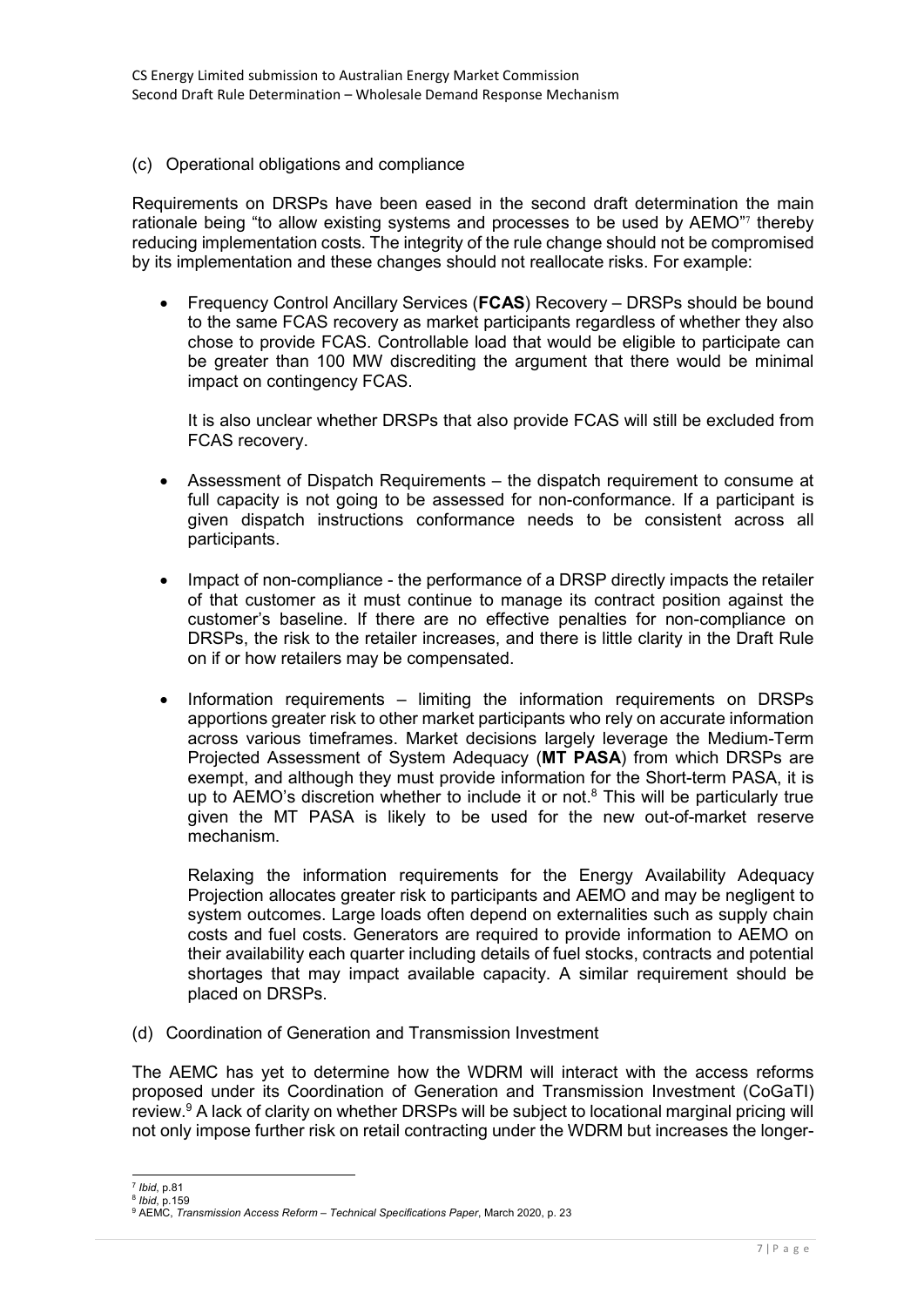term risk to industry. This provides further weight to consideration of absorbing the WDRM into the longer-term work underway.

# 3.2. Efficient market outcomes

Aspects of the Draft Rule have the potential to distort efficient market outcomes, many stemming from the changes to reduce implementation costs that haven't adequately assessed potential flow-on impacts. CS Energy's concerns are discussed below.

(a) Baselines

A key reason cited why the AEMC has adopted central baselines was that "the alternative of scheduling DRSPs to provide wholesale demand response relative to their baselines would be infeasible because it will result in the total amount of supply being scheduled in the market varying depending on the baseline methodologies in use at the time."<sup>10</sup> This rationale seems counter-intuitive as this is the underlying function of a market and its constituents. A departure from this will inevitably distort efficient market outcomes.

If the AEMC persists with centrally determined baselines then further clarification of the process for setting methodologies, review and testing needs to be given, including consideration of the following.

- Presently, AEMO determines the frequency of the testing of baselines. There needs to be firmer commitment on what the testing regime will be given that inaccurate or deviations against baselines will impact retailers.
- Given that retailers have the most experience with the customer's load, will provisions be made to allow retailers input on the development of specific baselines.
- Clear timelines and transparency of implementation of any improvements identified in AEMO's review.
- Provisions for adjusting baselines under abnormal conditions should include a process to inform retailers.
- (b) Reimbursement rate

CS Energy acknowledges the AEMC's efforts in developing a model that seeks to minimise costly changes to retailer's billing systems. The Draft Rule has maintained a predetermined reimbursement rate for retailers to recover costs, with this based on the load weighted average spot market prices over the previous 12 months, calculated quarterly by AEMO.

CS Energy reiterates the discussion of its submission to the first draft rule that the load weighted average spot price is unsuitable for determining this wholesale cost<sup>11</sup>. Retail tariffs are set by reference to prices in the contract market, with a retailer using a variety of products to mitigate its exposure to the spot price (including base load swaps, peaking swaps and caps). Economic efficiency would be maximised if the reimbursement rate was priced at the marginal retail costs rather than average retail costs. This would also better account for the fact that demand response is likely to be dispatched during periods of peak demand and consequently high pool prices and additional wholesale costs to serve to load in these periods.

<sup>-</sup><sup>10</sup> AEMC, Op cit, p.150

<sup>11</sup> CS Energy, Op cit